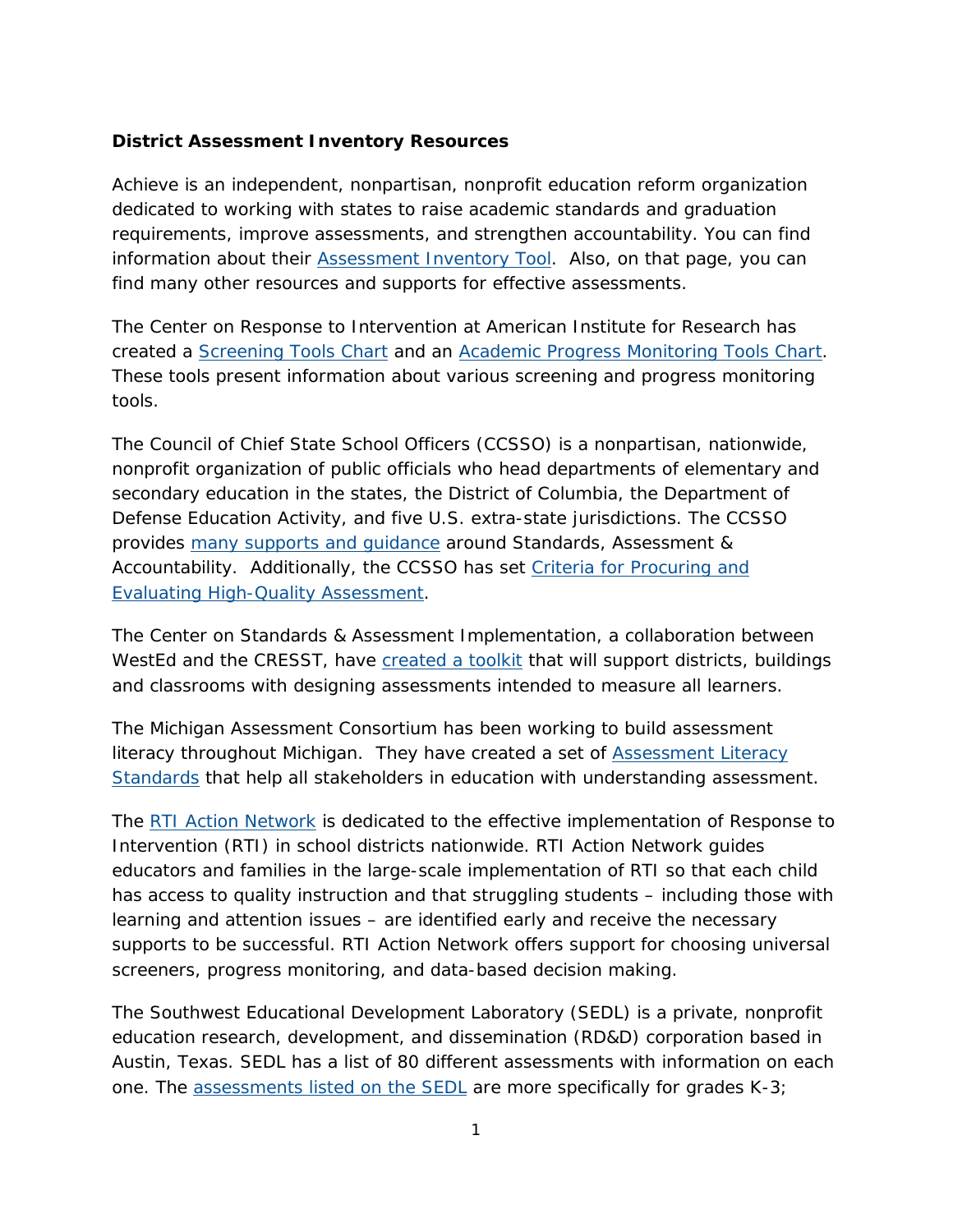however, some are appropriate for higher grades as well.

The State Education Resource Center (SERC) a quasi-public agency primarily funded by the Connecticut State Department of Education. SERC provides professional development and information dissemination in the latest research and best practices to educators, service providers, and families throughout the state. The SERC [produced a tool](http://www.sde.ct.gov/sde/lib/sde/pdf/curriculum/cali/elementary_assessments_4-9-12.pdf) to assist educators in understanding the differences among universal screening, diagnostic, and progress monitoring assessments.

The Southwest Educational Development Laboratory (SEDL) is a private, nonprofit education research, development, and dissemination (RD&D) corporation based in Austin, Texas. SEDL has a list of 80 different assessments with information on each one. The [assessments listed on the SEDL](http://www.sedl.org/reading/rad/database.html) are more specifically for grades K-3; however, some are appropriate for higher grades as well.

The State Education Resource Center (SERC) a quasi-public agency primarily funded by the Connecticut State Department of Education. SERC provides professional development and information dissemination in the latest research and best practices to educators, service providers, and families throughout the state. The [SERC produced a tool](http://www.sde.ct.gov/sde/lib/sde/pdf/curriculum/cali/elementary_assessments_4-9-12.pdf) to assist educators in understanding the differences among universal screening, diagnostic, and progress monitoring assessments.